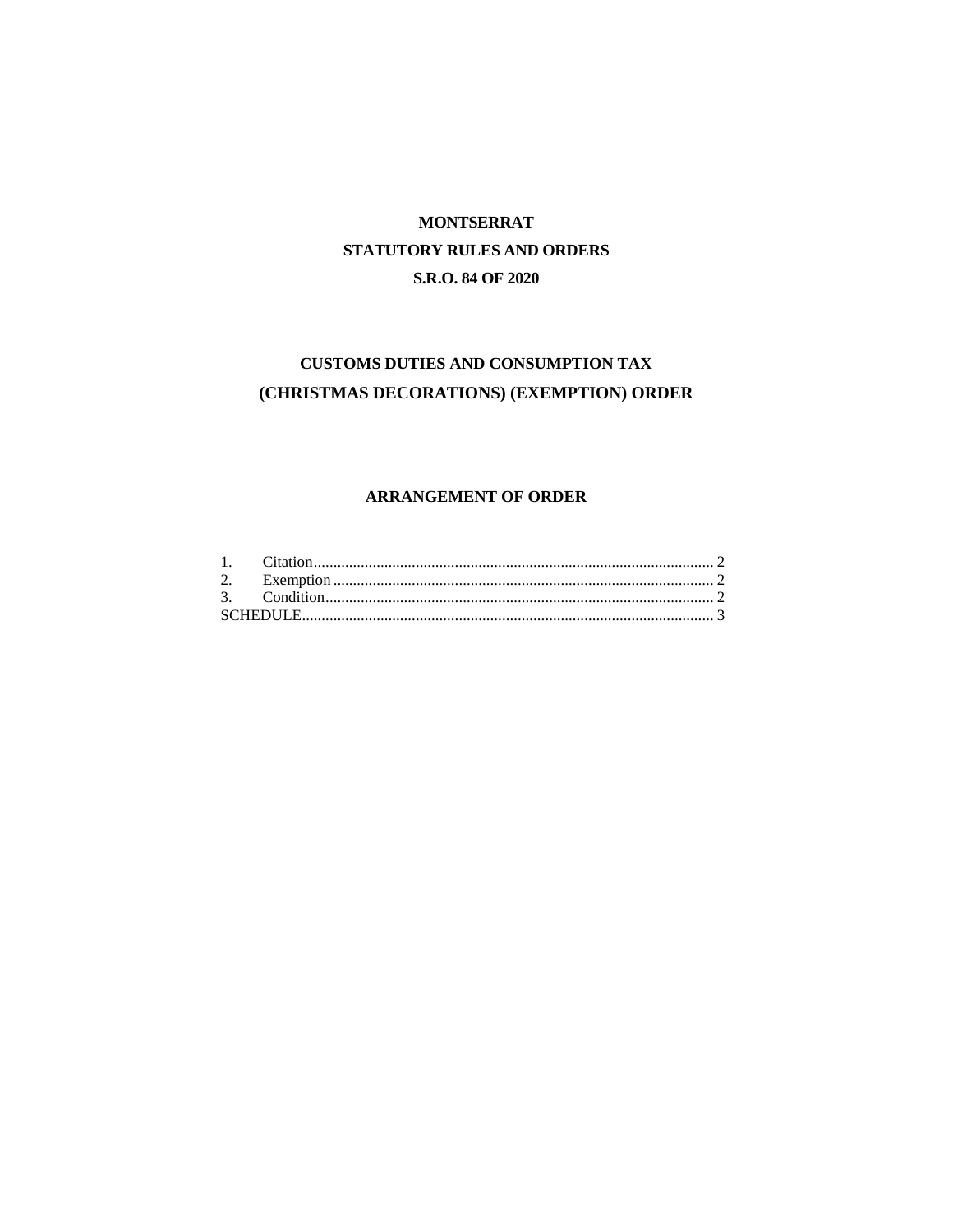#### Montserrat

Customs Duties and Consumption Tax (Christmas Decorations) (Exemption) Order, 2020

S. R.O. 84 of 2020

#### **MONTSERRAT**

#### **STATUTORY RULES AND ORDERS**

## **S.R.O. 84 OF 2020**

#### **CUSTOMS DUTIES AND CONSUMPTION TAX (CHRISTMAS DECORATIONS) (EXEMPTION) ORDER**

**THE CUSTOMS DUTIES AND CONSUMPTION TAX (CHRISTMAS DECORATIONS) ORDER 2020 MADE BY THE GOVERNOR ACTING ON THE ADVICE OF CABINET UNDER SECTION 19(2) OF THE CUSTOMS DUTIES AND CONSUMPTION TAX ACT (CAP. 17.05).**

#### <span id="page-1-0"></span>**1. Citation**

This Order may be cited as the Customs Duties and Consumption Tax (Christmas Decorations) (Exemption) Order, 2020.

#### <span id="page-1-1"></span>**2. Exemption**

Subject to paragraph 3, a person is exempted from the payment of customs duties and consumption tax on the importation of the items set out in the Schedule.

#### <span id="page-1-2"></span>**3. Condition**

The exemption under paragraph 2 is applicable from 1 November 2020 to 24 December 2020.